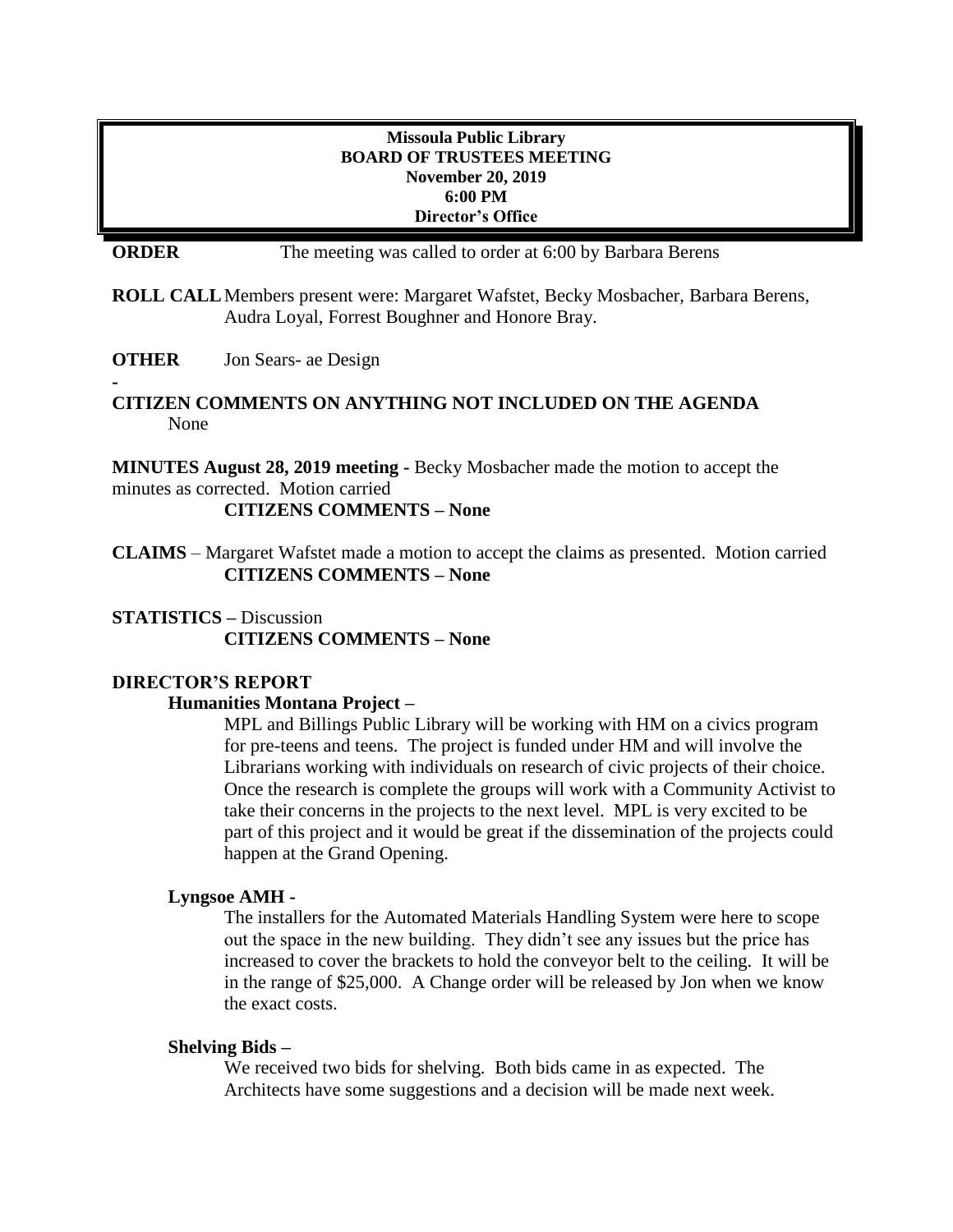#### **Update Calendar for move –**

Honore presented a preliminary calendar for the move. The dates are tentative and will change as we get closer to the final dates.

#### **Parking at 455 East Main Street –**

Honore has been in contact with the new Parking Commissioner and she will be working with the Library on options for parking.

#### **Energy estimates –**

Eric Webber from Morrison-Maierle prepared the model for the energy at 455 E Main Street. It is estimated that the energy bills will be \$1/Sq FT/per year. He said it usually runs a little over or under but it is fairly accurate.

#### **Unfinished Business**

- **Building Project** Jon Sears report The East and North side of the building have aluminum vertical siding. The temperature extremes have caused a few issues with the connecting pieces of the siding because of shrinkage and expansion. Glazing should be wrapped up within a week or so. Fire proofing has been completed on the  $4<sup>th</sup>$  floor and the roof is weather proofed.
- **Foundation Update –** Karl Olson asked Honore to hand out the Foundation Update. The amount left to raise is about \$350,000 to fulfill the pledge the Foundation made to the Library.

#### **Grand Opening –** Barbara Berens

Theme is: Libraries Transform The Trustees are in charge of the Ribbon Cutting Who should be involved with cutting: Dave Strohmier, County Commissioner - John Engen, Mayor – Jennie Stapp, State Librarian – Chris Martison, ae Design – Tracy Leneski, MSR design – Board, Foundation, Friends, President of UofM, and Families First Begin at 10:30 A.M. with ceremony, Front door and proceed to the Terrace of the Coffee Shop for cake and drinks. Tours of the Building can begin following ribbon cutting End at 7:00 P.M. Other events will take place during the day.

#### **OTHER OLD BUSINESS:**

#### **NEW BUSINESS**

**Switching and Networking for 455 E Main.** The bid came in at \$98,000. One bid was received and it was within the bid pricing. The bid will be awarded to Access Consulting.